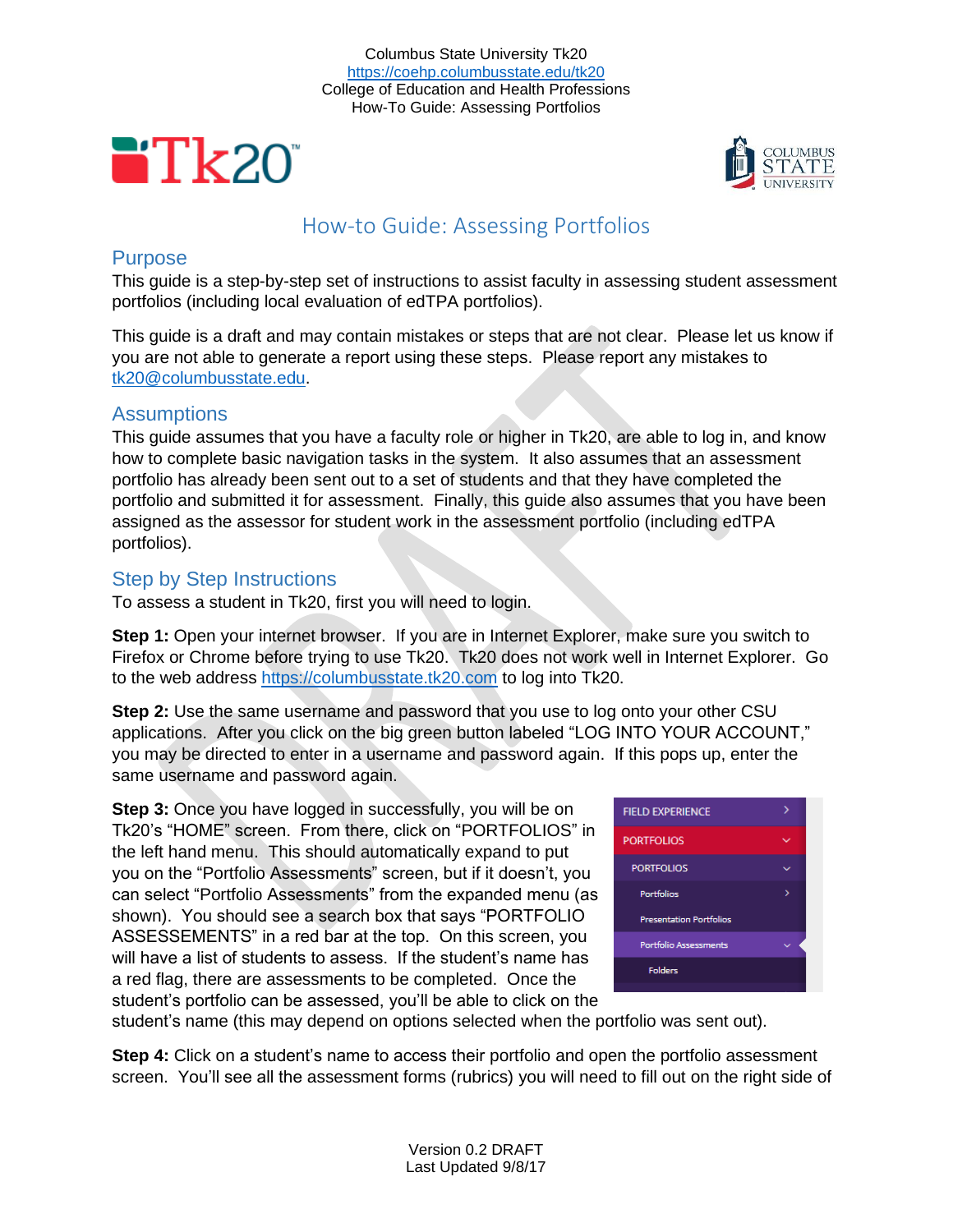#### Columbus State University Tk20 <https://coehp.columbusstate.edu/tk20> College of Education and Health Professions How-To Guide: Assessing Portfolios

the screen. The student's portfolio will be on the left. All of the rubrics that you need to complete should have a red flag next to them.

**Step 5:** Fill out each rubric or form to complete the assessment. Make sure to complete all blanks, especially ones marked with an "\*" as these are required fields.

**Step 6:** Make sure to click "Complete" after you finish each form or rubric. This button will be in the lower right part of the screen -- you may have to scroll all the way down. You can click "Save" if you haven't finished filling in the rubric or form and want to complete it later. As you complete each one, the red flag goes away.

**Step 7:** When you have finished all of the forms and rubrics, click "Submit" at the top right to submit all of the student's assessments. This will submit all of your forms and rubrics into the system. You will need to repeat the process for each student.

**If you have any problems during the process, check the Q&A below. If you have any technical problems with the system, contact the Tk20 Coordinator: Thomas Dailey @ 706- 507-8738 or tk20@columbusstate.edu.**

# Common Questions and Answers

**Question: When I go to the "PORTFOLIOS" screen, it says "There is no data to display" where the students should be. Where is the list of students I need to assess?**

Check with the portfolio administrator (the one that sent it out) to make sure you are listed as the faculty assessor for the students. Though you may be assigned as the instructor for the course, you'll also need to be assigned as the assessor for each student in his/her portfolio.

Another solution may be your active role in Tk20. If you have more than one role (program administrator for example), you will need to click on your name in the upper right corner of the screen and switch your role to "faculty." The university assessor role for the portfolio is set to be a faculty member, so only the faculty role can assess a student's portfolio.

## **Question: When I try to submit I'm getting a message pop-up that says: "columbusstate.tk20.com says: Please complete the required field(s) in:" and then lists forms. What do I need to do?**

On some forms, there are required fields that must be filled out. The form will save with no issues, but when you try to submit the entire binder, you'll get the pop-up error along with a list of every form that has a required field that is missing. Any field marked with an "\*" is required and must be filled out. Go back and check each form listed and look for missing required fields.

## **Question: I filled out the required form, but it will not let me submit the form. Tk20 says I need to fill out the form. Why can't I submit?**

The "Submit" button is only used when you have completed all of the assessment forms. The system will not allow you to submit unless you have completed all of your forms. When you complete the first form, just save it. Once all forms have been completed and saved, then you can submit without a problem.

## **Question: I'm done with the rubric, but when I try to click the "Submit" button, I can't because it's grayed out. How do I submit the rubric?**